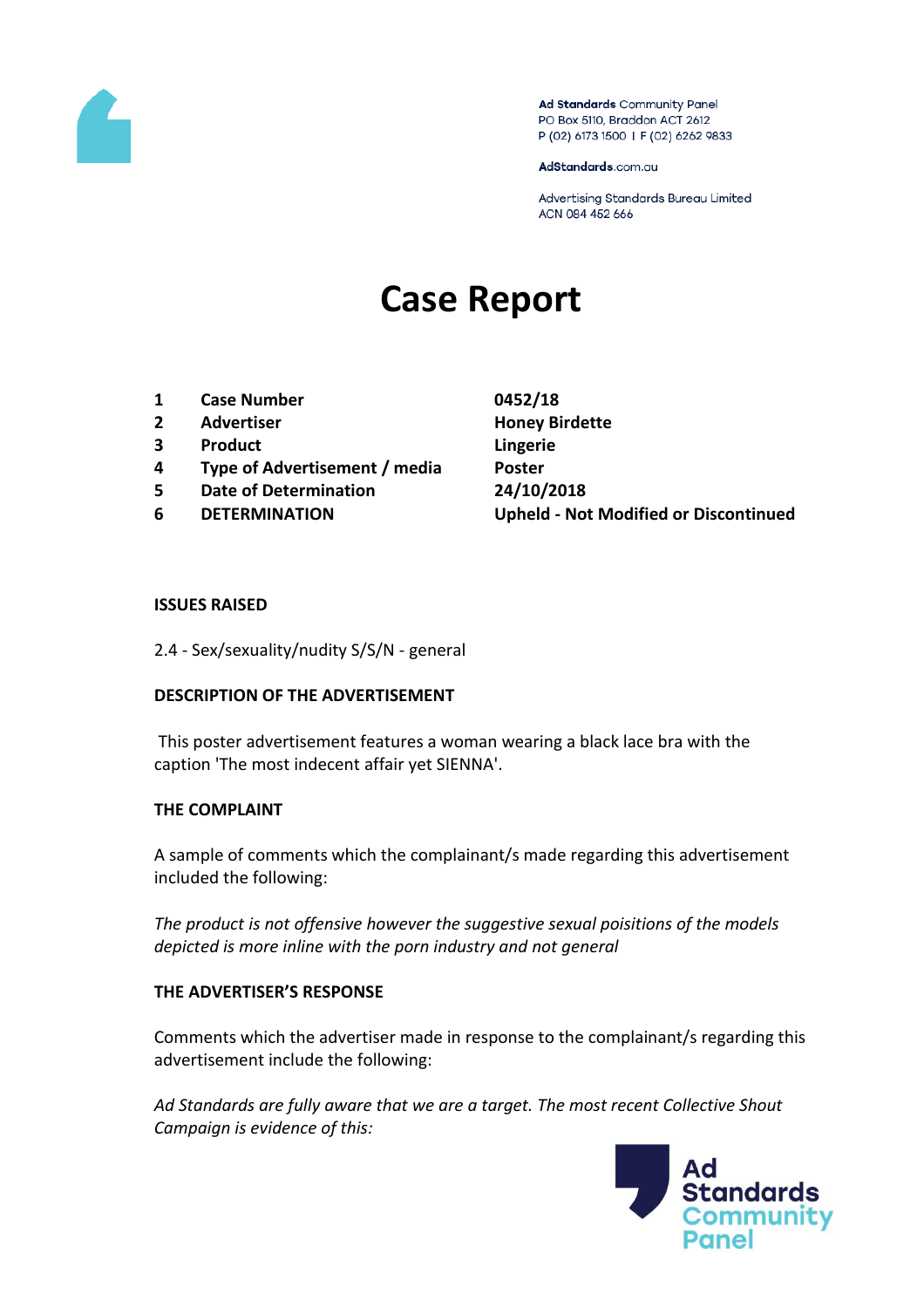

*https://www.collectiveshout.org/collective\_shout\_responds How is it that men's nipples do not warrant complaint, however a highly faded female nipple that is covered by a lace bra can now lead to sexual assault. How offensive?! No child is looking at an image of a woman in lingerie and saying 'I'm offended'. It's a frightening development for the modern woman and Ad Standards decision is one we do not agree with. We are here to empower women and we are going to continue to do so.* 

# **THE DETERMINATION**

The Ad Standards Community Panel (the "Panel") considered whether this advertisement breaches Section 2 of the AANA Code of Ethics (the "Code").

The Panel noted the complainant's concern that the advertisement featured a sexualised image of a woman that was inappropriate for a broad audience which would include children.

The Panel viewed the advertisement and noted the advertiser's response.

The Panel considered whether the advertisement was in breach of Section 2.4 of the Code. Section 2.4 of the Code states: "Advertising or Marketing Communications shall treat sex, sexuality and nudity with sensitivity to the relevant audience".

The Panel noted the poster advertisement featured a woman standing in sheer black lingerie.

The Panel noted that this poster advertisement was in the window of a store and was visible to people walking past the store, and considered that the relevant audience for this poster would be broad and would include children.

The Panel considered the complainants' concerns that the advertisement is pornographic and too explicit for a shopping centre.

The Panel noted the underwear on the brunette model, and considered that although her underwear is very brief, the style is contemporary and her groin region is covered. The Panel also noted that the shadowing in this section of the advertisement does not draw attention to her lower torso.

A minority of the Panel noted that there was a suggestion that the models nipple is visible in the advertisement, but considered that this is not clear. The minority considered that the advertisement is not overly sexualised and is relevant to the broad style of product available in this lingerie store.

The majority of the Panel considered the pose of the blonde model is overly